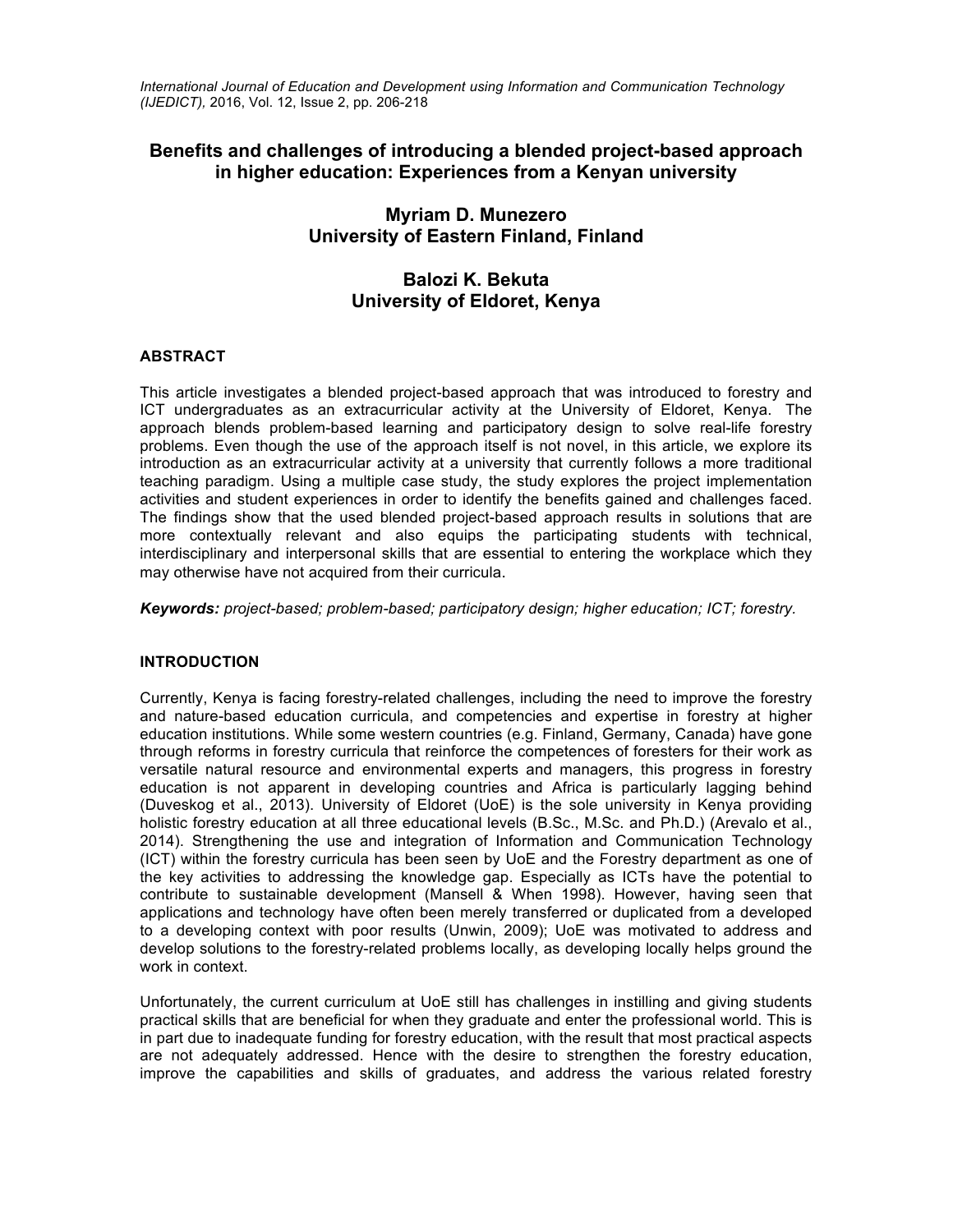problems in the community in a sustainable way, a project-based approach was adopted at UoE's forestry and ICT departments. Central to adopting a project-based approach was to strengthen the students' abilities to think critically, to transform foundational theory into skills that are relevant in working life, and propose proactive solutions (Soundarajan 1999; Chawdurry 1999; Blumenfeld et al., 1991). As an initial effort, the project approach was introduced as an extracurricular activity among Bachelor level degree students in their  $3<sup>rd</sup>$  and  $4<sup>th</sup>$  years of study.

The project-based approach introduced by UoE blends problem-based learning (PBL) where the projects are organized around a driving problem (Blumenfeld et al., 1991), and participatory design (PD). PBL has been advocated as a possible approach to improving quality of education and improve student competencies (Dahms & Stentoft, 2008). In addition, it also prepares the students to better handle complex, real-life problems, and work (Coto et al., 2013). PD approaches emphasize the importance of involving target users of an artefact in the planning and design process as it helps to ensure that the resulting artefact does function appropriately (Allen et al., 2002).

Herein, we present a multiple case study in which we explore how two projects using the blended approach were introduced and implemented at UoE. The study aims to explore student experiences, the benefits gained and challenges faced.

# **BACKGROUND**

# **Current teaching at the University of Eldoret**

The current teaching style at UoE is the traditional chalk board face-to-face approach. In this approach there is very little free discussion between students and lecturers. Thus students hardly get to fully develop their thinking, reasoning and critiquing capabilities. Course content is most often not based on equipping students with job market competencies; a major drawback of the traditional approach. The government of Kenya has pledged increased education for all but this may come at the cost of quality and lack of relevant competencies due to challenges of poor infrastructure and resources for practical activities, fieldwork and inadequate attachment opportunities for students. There is also inadequate skills improvement for teachers. Hence teachers, more often than not will tend to use the very same teaching and pedagogical methods they themselves learnt in college many years before, notwithstanding the fact that these approaches may be outdated. In addition, like in many other higher learning Institutions in the region, there is little use of ICT.

# **Pedagogical underpinnings**

Project work puts students at the centre of their learning process and gives them an opportunity for them to act in a proactive way (Penteado, 2009). Due to word limitations, this section will briefly review the pedagogical underpinnings of the projects introduced by UoE.

#### *Problem-based learning in projects*

Problem-based learning (PBL) is a set of principles based on the constructivist view of learning that puts forward that people actively construct knowledge rather than receive and store it (see e.g., Driver & Bell, 1986; Greening, 2000; Ben-Ari, 2001; Dahms & Stentoft, 2008). PBL projects are supported by the Inductive Learning theory, which is defined by Prince and Felder (2006) as an experience where students are given a starting point from which they gather observations that drive their further actions. Here, learning is organized around projects and these projects are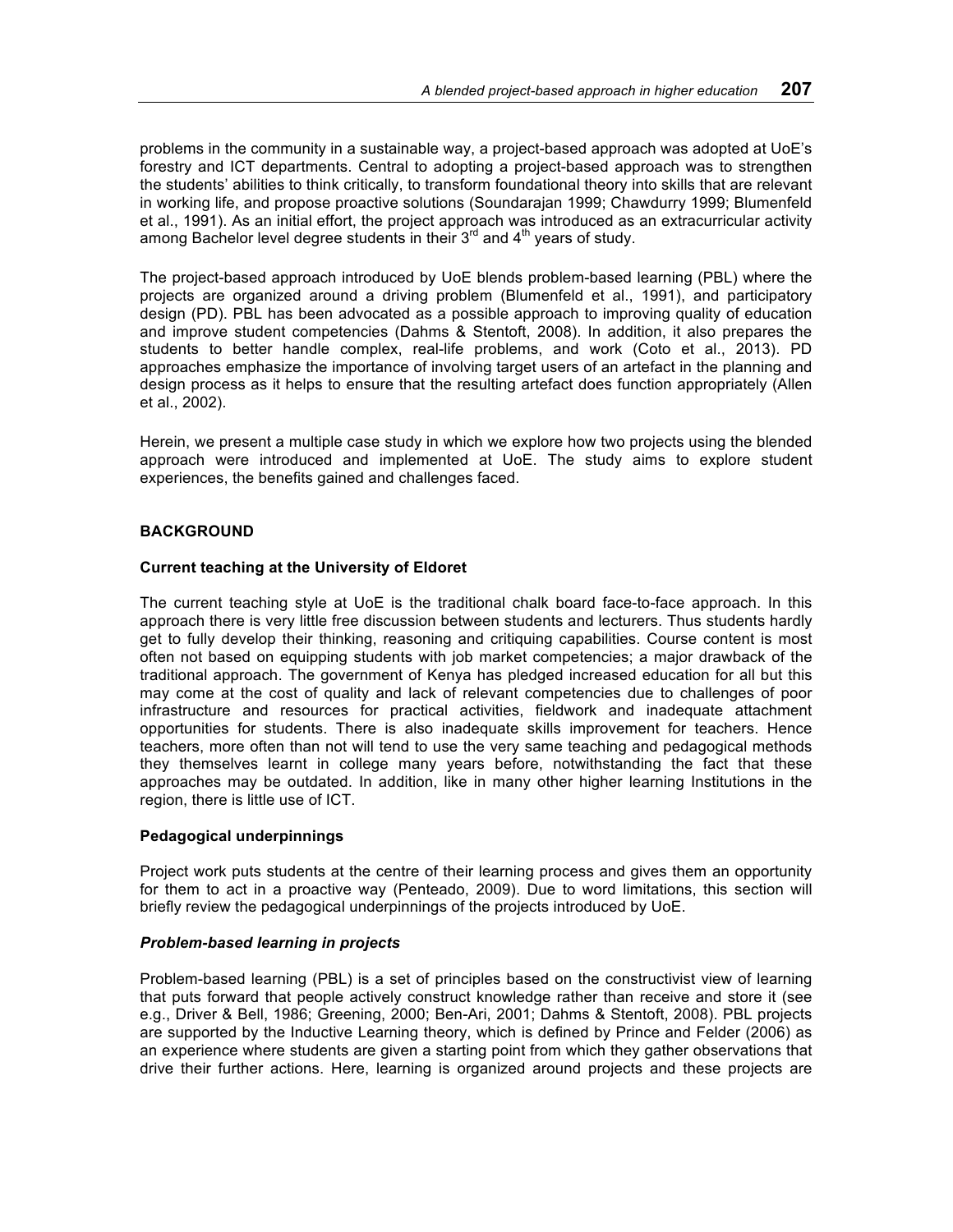further organized around a driving "real world" problem or situation (Blumenfeld et al., 1991; Cheaney & Ingebritsen, 2005). Combining PBL in projects has been suggested by researchers such as Barron et al., (1998) as a way of providing students with a problem that acts as a framework for a project. It provides the big picture and helps students form initial knowledge which can be developed and improved within the project.

PBL has been applied in undergraduate programs and has been observed to improve the applicability of theory in practice and increase students' skills (see for instance Wiek et al., 2014; Sangestani & Khatiban, 2013). Additionally, PBL has been proposed as a possible approach to improving the quality of education and competencies of students in African universities (Dahms & Stentoft, 2008).

# *Participatory design in projects*

Participatory design (PD) as described by Törpel (2005), is about the direct participation of those who will use or be affected by the development of a solution in the decision-making, design and/or development process. PD assumes that the users themselves are in the best position to determine how to improve their work. This is because they are the ones with the most knowledge about what they do and what they need (Schuler & Namioka, 1993).

Participation of users has also been recognized as a critical component for success of projects as it helps create sustainability and in improving the quality and appropriateness of the outcomes (Pretty, 1995; Rydhagen, 2002; Moens et al., 2008). Especially in the field of Information Systems and development (Walsham & Sahay, 2006).

#### *Blending problem-based learning and participatory design in projects*

Combining PBL and PD in projects was motivated by the strengths that each approach gives as highlighted in the previous sections. By combining the approaches, it ensures that (1) the students learn and gain skills by actively solving realistic problems, and (2) by involving users of the solutions, it not only engages the users as participants but also ensures that the solutions are usable in the community. Thus, increasing the sustainability and success of the solutions (Rydhagen, 2002; Pretty, 1995).

# **RESEARCH QUESTION**

The study explored how projects blending PBL and PD were implemented as extracurricular activities by UoE. It looked at the organizational aspects of the approach, the solutions developed, roles involved, and the student experiences. In particular, the study aimed to answer the following research question:

*RQ: What are the benefits gained and challenges faced when using the blended approach in projects introduced as extracurricular activities?*

The research question is answered by analyzing sections of the data collected throughout the whole implementation of the projects.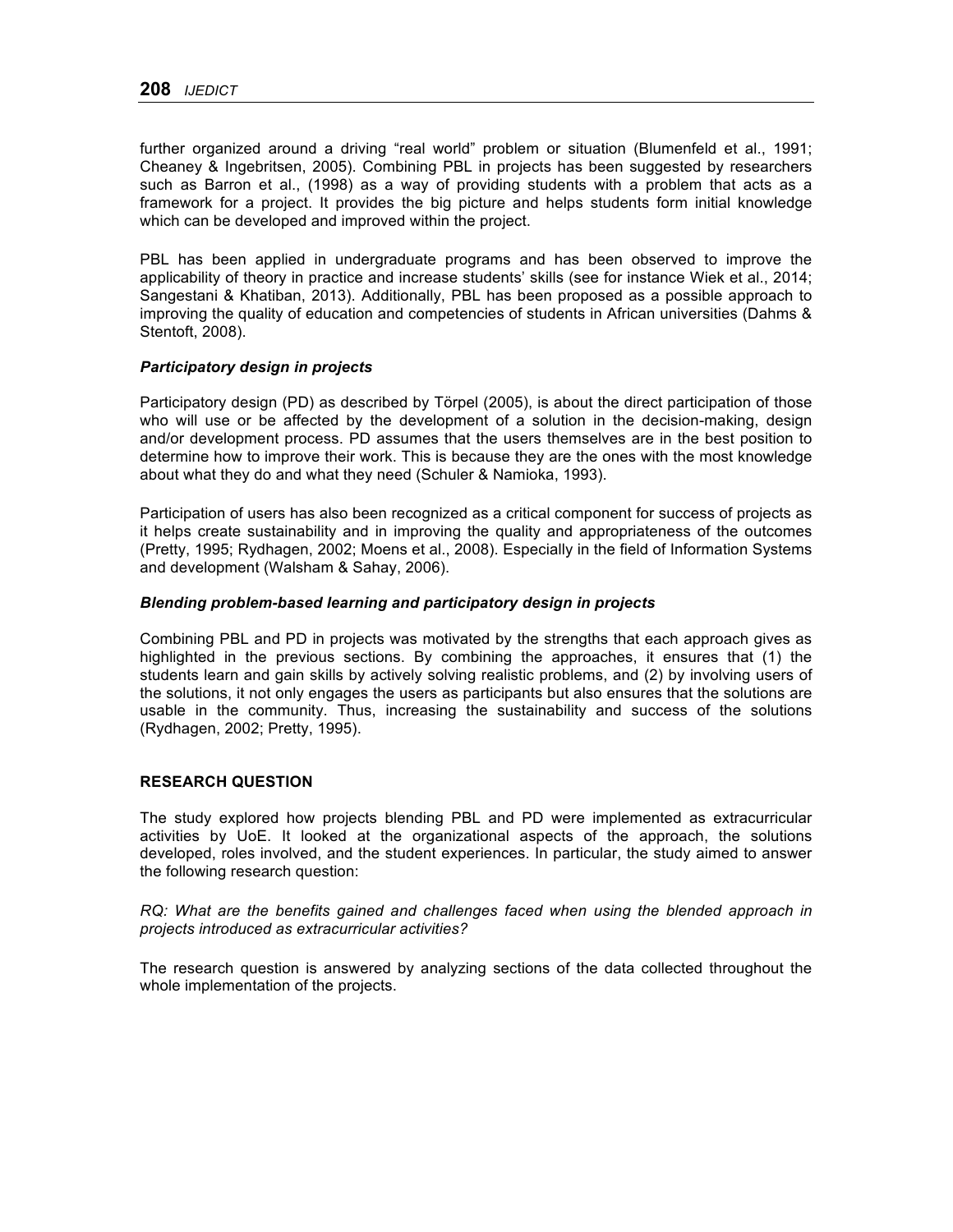### **RESEARCH METHOD**

The study follows a multiple case study approach where the unity of analysis is an extracurricular project that makes use of the blended approach. It additionally adopts an interpretive research approach (Walsham, 1995). Using a case study approach allowed us to study the use of a blended approach in context, helping us to understand how context characteristics affect the implementation of the projects and the manner in which they were carried out (Runeson & Höst, 2009).

#### **Data collection and analysis**

The primary data sources used are observations of the project implementation process, participant activities, online meeting minutes and notes including email communication from the time of initiation of a project to completion, and informal interviews conducted at individual and group level. A data repository with all the primary data was maintained for each case.

For the analysis of the qualitative data, thematic analysis method (Braun & Clarke, 2006) was utilized. The method allowed us to identify, analyze, and report patterns within the data. Data from each case data folder was extracted and reviewed by the first author in order to first obtain an overall understanding of each case. Next, the initial codes were separately assigned to corresponding data segments from each case, following an inductive and exploratory approach. Then, the initial codes were cross-checked from each project case separately and were then evolved iteratively in a structured way.

#### **Case context**

The cases (i.e., projects) explored in this study are a result of collaboration between the forestry and the ICT departments at UoE and the University of Eastern Finland in a project titled 'Strengthening ICT supported community-engaged forestry education in Kenya'. Henceforth, referred to as *CollabProject*. The CollabProject aimed at the reformation of UoE's forestry curricula, development of relevant learning materials and resources, and strengthening the use of ICT as a medium for generating and disseminating new relevant knowledge. The CollabProject provided the problems to solve in the introduced projects that are the focus of this study. These are described in the following subsections.

# *Project A*

Project A was initiated mid-2013 and lasted for a period of 18 months. Project A focused on addressing one of CollabProject focus areas which was to create awareness about the current problems facing Kenya's forests and to educate the community about forests and natural resource conservation. This focus thus defined the problem area of project A. The first step in starting the project was the selection of students that would be appropriate and have the motivation to participate in the projects, especially since the project was being introduced as an extracurricular activity. An announcement was made by the forestry department's Head of Department (HoD) around the forestry and ICT departments for interested students to come forth. Face-to-face interviews were conducted by an expert in ICT and the HoD. Class performance, skills, ability to handle extra work and gender were factors that were taken in consideration for the selection. In particular, for the ICT students, prior programming projects were reviewed by an ICT expert. The ICT expert and the HoD were the supervisors of the project.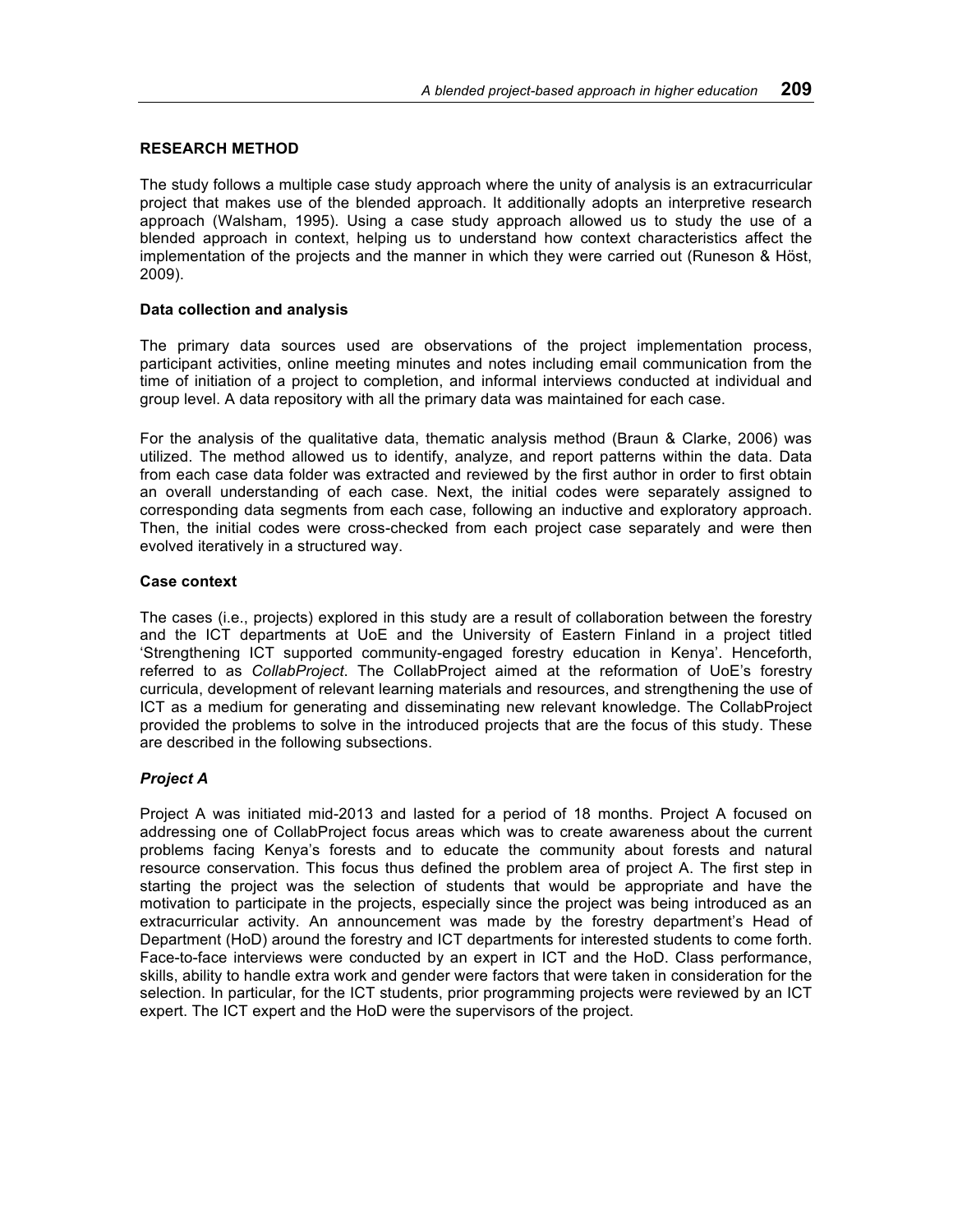A total of 10 students (six forestry and four ICT) were selected. They were in their final years of their Bachelor degrees (i.e.,  $3^{rd}$  and  $4^{th}$  year) because at this stage they would have gained sufficient knowledge in their respective fields to address the project problems.

After the selection of the students, a meeting was held between the students and supervisors. In the meeting, the problem area was explained. The roles of the students were outlined, for instance, the forestry students were tasked with creating and providing most of the content and the ICT students with carrying out the technical implementation. One student was chosen to be a leader and was responsible for communicating and organizing activities among the students and supervisors. Additionally, compensation of the students was discussed, this included incentives, such as a small monetary allowance (coming from the CollabProject), mobile data packages, job reference letters and certificates.

Through ideation and brainstorming of possible solutions, a consensus between the supervisors and students was reached that a good solution would be a storytelling game that would create awareness and be a fun way to educate school going children in Kenya who might not know the important role of forests in sustaining life.

For the implementation, the students decided to expand on a previously developed game, called EntVenture which had a similar aim of creating awareness (see Duveskog et al., 2013) and was developed for Android mobile devices. Main decision behind this was that two of the ICT students had worked with EntVenture and had the capability to expand on the game. The idea of an Android mobile game was also attractive for the students as the game could be disseminated easily, i.e., on Google Play.

In the months that followed, the students developed the game, called Eucalyps. They reviewed and researched relevant information that would be good content for an awareness story. Following the PD, the game was also designed and periodically tested with the school children, at a nearby primary school, who were the target end users of the game. The storytelling part was developed as a visual and audio narrative of a character called Mwafanikio who lives in a rural village. Mwafanikio tells the story of how beautiful his village once was. Hence he decides to do something about the situation in order to improve the environment in his village. Mwafanikio's story aims to raise awareness on what is happening to Kenya's environment. The story was also narrated by all the students. Here, the students got to learn new skills such as recording in a studio, creating sound effects and manipulating video files.

In the game, following Mafinikio's story is a quiz game. The quiz aims to test a player's knowledge. The quiz questions were compiled by the forestry students based on their research of the school childrens' forestry curriculum. In addition, three mini-games were developed and included to enhance the playability of the game. Each mini-game has a specific theme that connects it to the forestry field. Below is a short description of the three mini-games included in Eucalyps:

- Forest defence: A game where player has to protect a forest from burning down;
- Picture puzzle: A game allows a player to first take or upload a picture which is then broken down;
- Cross-word puzzle: A normal crossword puzzle that has been adopted for the forestry theme.

The children stated that they found the mini-games interesting and the storytelling informative. When playing the quiz, they stated that they got to learn new things and also refresh their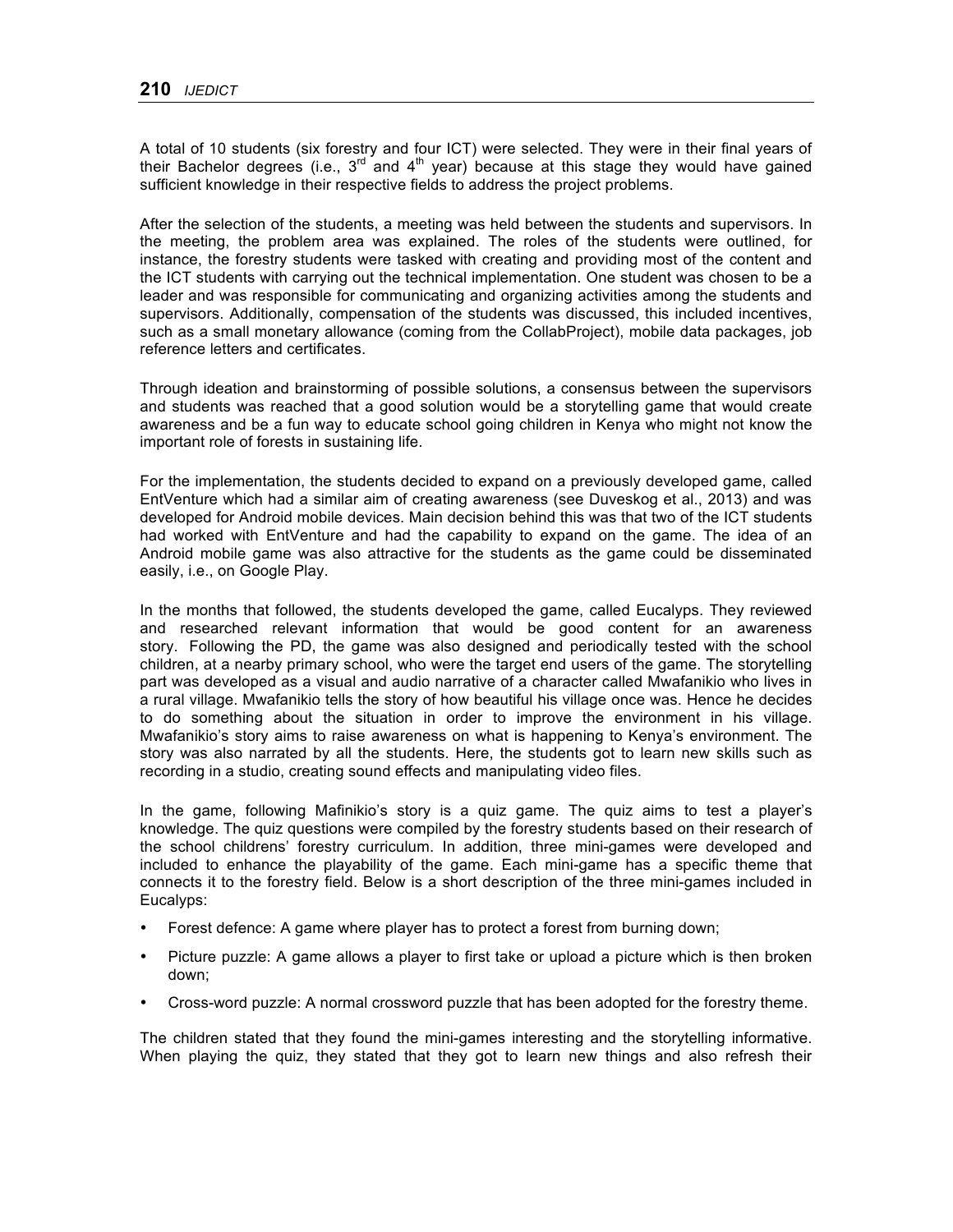memory. They however wished for a more elaborate animated storytelling part and for more minigames to be included. Figure 1 illustrates the structure of Eucalyps.



Forest defense Picture puzzle Crossword puzzle

*Figure 1: Structure and flow of Eucalyps (adapted from Laine et al., 2011)*

# *Project B*

Project B began in the beginning of 2015 and lasted for a period of nine months. In line with one of the CollabProject focus areas, Project B focused on looking at how to strengthen the integration of ICT usage in the forestry curriculum. With the problem area selected, the supervisors (same as in Project A) began the same process of selecting students as in Project A. Seven bachelor degree students (in  $3^{rd}$  year and  $4^{th}$  year) were selected, three from ICT and four from forestry.

After the selection of the students, an initial meeting was held between the students and the supervisors. The aim of the meeting was to elaborate the problem area. Similarly to Project A, the forestry students were tasked with creating the content and the ICT students with the technical implementation. One student was also chosen to be a leader. The participating students were compensated similarly as in Project A.

During the meeting, solution ideas to the problem were suggested by both the students and the supervisors. After some deliberation, a consensus on a possible solution was reached. This included developing the solution as a mobile application that could be used by the forestry students in their classroom and field work. With this in mind, the forestry students researched their curriculum to identify where a solution would be helpful, and the ICT students reviewed existing applications. After a few weeks of research, the students and the supervisors met again to discuss the findings. The forestry students had identified a set of calculations that were frequently utilized in their classroom and field work, e.g., basal area and tree height calculations. These were the calculations also identified to be problematic and cumbersome to perform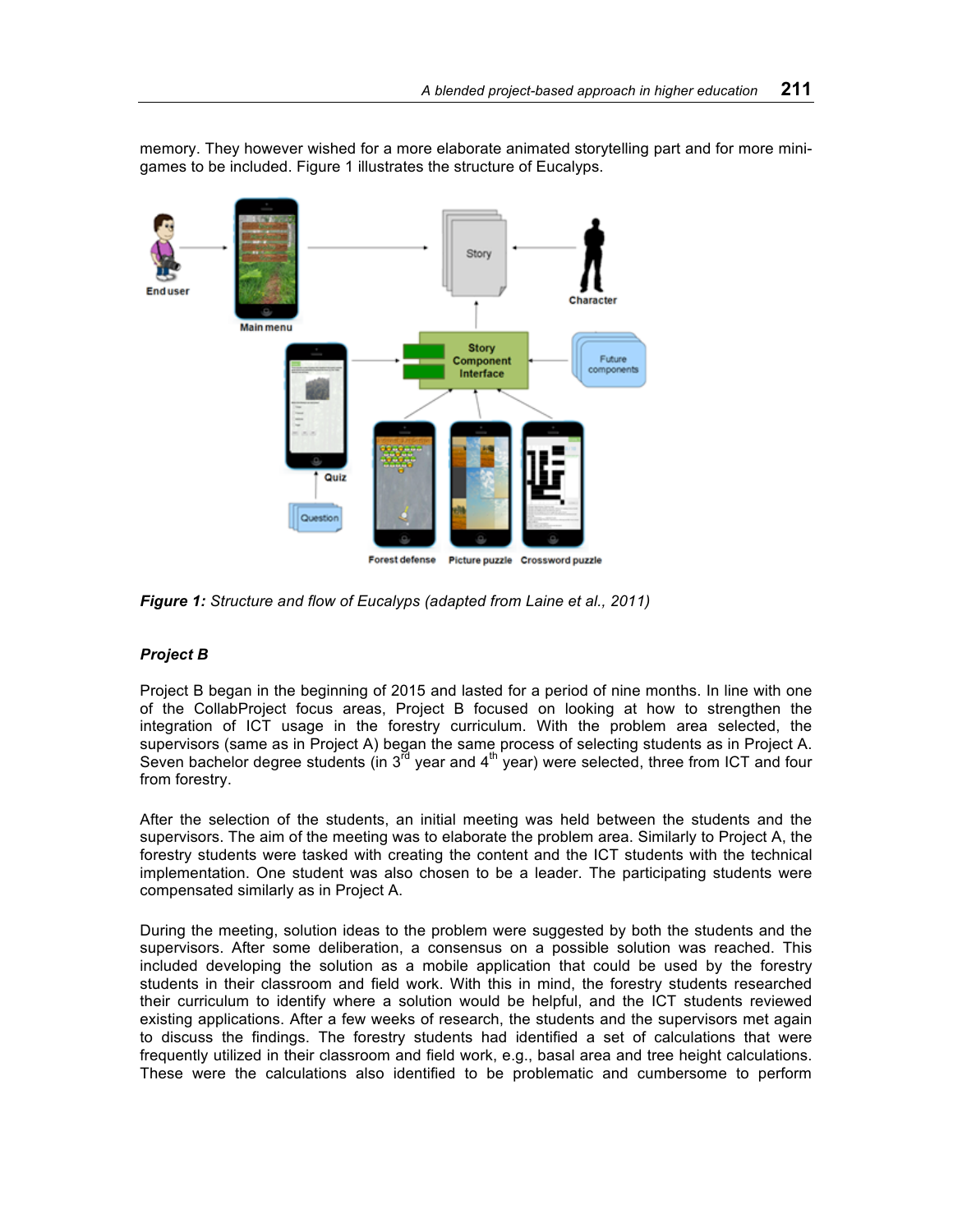especially when in the field. Thus addressing this (i.e., creating a mobile tool to help in reducing computation time and reduce the amount of errors) became the focus of the project.

In the weeks that followed, all the students gathered requirements for the application (called mTiCalc - mti means tree in Swahili, calc is short for calculator) and explored technology possibilities and the resources that would be needed. Paper prototypes were consequently drafted. Each student was encouraged to at least submit a prototype idea of how they visioned the app working and looking like. Allowing for this idea exchange helped the students gain confidence in speaking out and sharing ideas regardless of what others might say. After several exchanges of prototype ideas, a prototype was selected for development. In addition, during these idea exchanges, it was identified that having the ability to save and retrieve saved data was an important feature for the forestry students, which meant having to integrate a database with the application. This was a new aspect for the ICT students as they had to learn to integrate components together such as database and graphical user interfaces, which they had not done during their curricula studies.

Figure 2 presents the structure of mTiCalc. The mTiCalc app assumes that a user has a plantation and on that plantation there are plots, and within each plot there are a number of trees, each with height and diameter properties. For each tree, mTiCalc produces the basal area and tree height calculation results which are also then saved.



*Figure 2: Structured and flow of mTi Calc*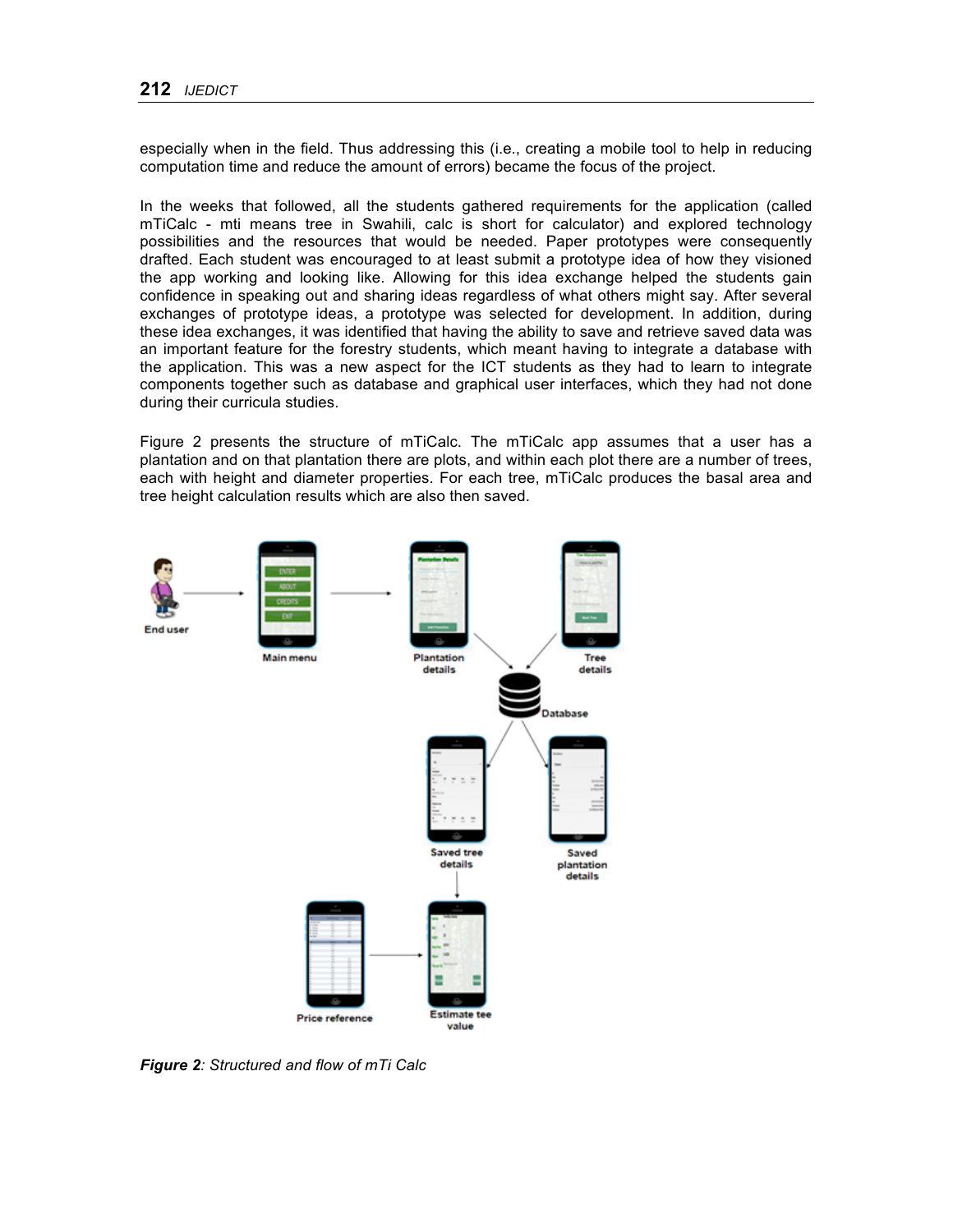Based on the tree details, the app also allows the user to assess the monetary value of trees. This ability made mTiCalc beneficial for the farmer community as well. The app has now been tested with farmers in the community and has also received positive coverage in the news (Daily Nation, 2016).

### **FINDINGS**

By performing a cross-case analysis of Project A and B, findings based on the analysed data and the results from the introduction of the two projects using the blended approach are presented. The common evidence from both cases was analysed and coded into themes. Under each theme, the common evidence was summarized with citations of primary evidence where relevant. The findings gave answers to the research question.

#### **Improved technical skills**

A beneficial aspect to incorporating PBL in the case projects was the significant improvement of students' technical and scientific skills. The ICT students in particular were able to expand their programming knowledge and abilities beyond what they would have been able to obtain from their curriculum. They learned how to create digital stories, mini-games, integrate databases with user interfaces and make the applications available on different mobile devices. As one student stated *"it* [project] *enhanced my programming skills in android"*. A similar sentiment was also echoed by other students, for instance another student expressed that the projects "*also form a platform in which I can build my programming skills,"* and another stated that their *"programming skills improved tremendously".* Testing an application with real end users was another concept the ICT students got to learn within the scope of the projects as it was not practiced in their curriculum. As one student put it *"I have learnt to consider the final recipient of products and how it will benefit them."* It was also interesting to observe that the forestry students got to learn how to write a little bit of code, that towards the end of both projects some of the forestry students were inspired to pursue a career in forestry technology.

#### **Improved interdisciplinary skills**

Incorporating PD in the projects proved to support interdisciplinary learning as the ICT students learned more about forestry and the foresters learned more about programming and new technologies. As one forestry student stated,

*"I have had an increased interests in technology and this has raised my research skills and am motivated to do masters in technology related field."*

And an ICT student stated,

*"I also had to learn some of the forestry terminologies and beginning to enjoy referring to some trees with scientific names."*

This is a good outcome as Duch et al. (2001) advises, that in today's world graduates will be expected to solve problems that will cross disciplines.

#### **Improved interpersonal skills**

In both projects, the students indicated that working in project and team environments improved their interpersonal skills. They learned to listen to team members, voice out ideas not matter how small or insignificant they might have been, a finding also observed by Wang et al. (2016) of PD approaches. Working in a team also helped the students be exposed to criticism from the supervisors and were able to improve from that.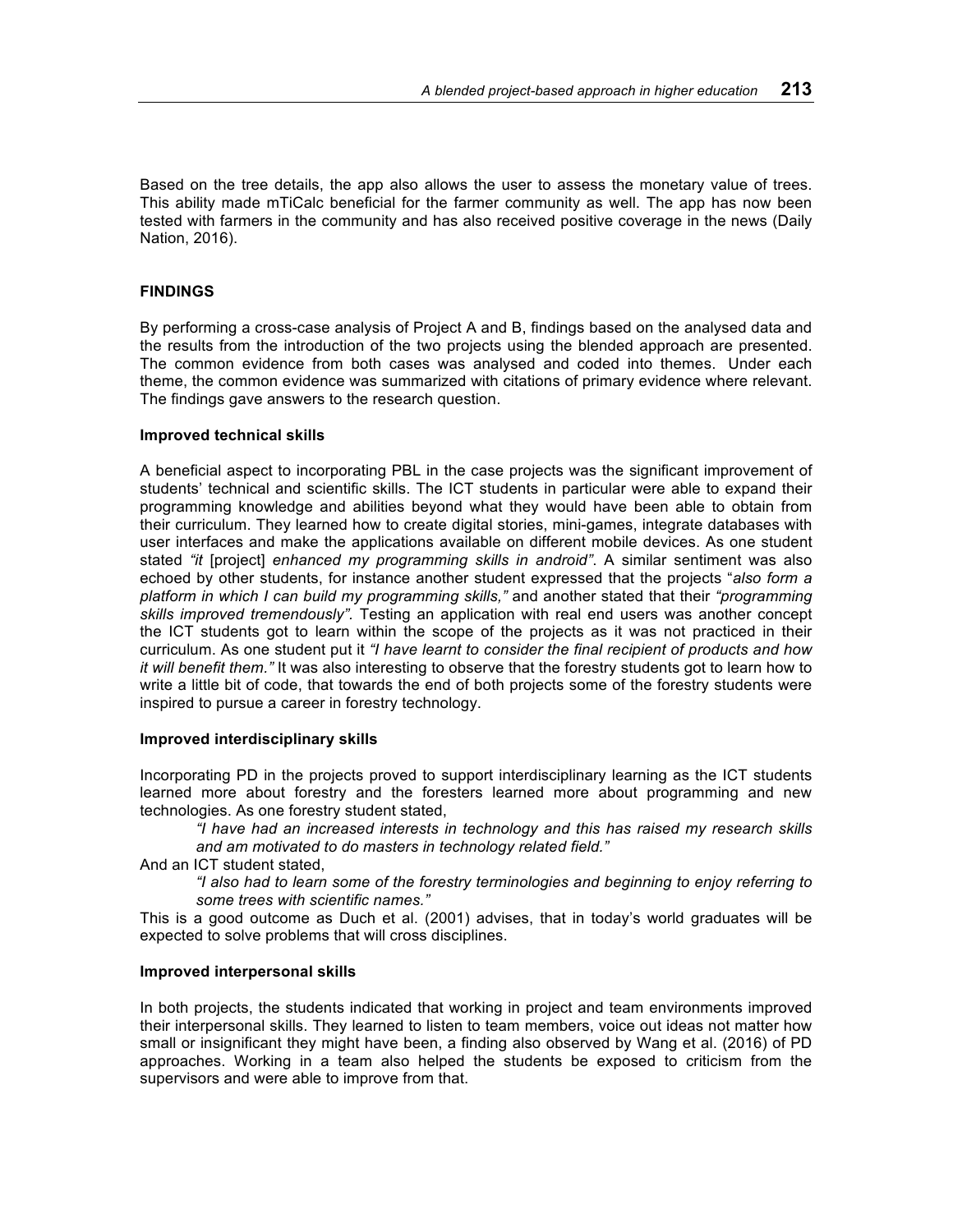#### **Maintaining motivation**

Student motivation was one of the fundamental aspects for the success of the projects. All the selected students were motivated to join the projects for a number of reasons including improving their skill set, being exposed to new problem areas and finding opportunities for future work. Another motivating factor for the students was to create solutions that made a positive impact for their learning and community, as one student said excitedly,

*"Building cutting edge apps requires a lot of dedication and interest. And this was just the perfect motivation for that."*

#### **Need for resources**

Another finding from both projects was that there was limited availability of resources such as Internet access, dedicated working space, and access to efficient laptops. Internet access and lack of a regular working space particularly affected routine communication and meetings. This resulted in some delays as meetings are important for the continued development of these types of projects that incorporate PD. Access to Internet was further required by the ICT students as they needed to access programming help sites for code discussions and advice. *"The issue of internet access at times was the main challenge",* stated one ICT student. In addition, some of the ICT students felt that the laptops they possessed were not adequate. As one ICT student explained,

*"Most of us had below average laptops, and some of the software development kits require a lot of resources to run."*

#### **Factors affecting project schedule**

During both projects, the students came up with brilliant innovative ideas to address the problem areas that were introduced in the projects. However, some of the ideas were too ambitious to be fulfilled by the ICT students' programming skill set and within the planned project schedule. Additionally, we observed that in both projects, the students' schedules caused delays, especially since the projects were introduced as extracurricular activities. One student mentioned that,

#### *"Getting adequate time to concentrate more on the app development. Being a final year student, I had to budget my time very well."*

Another explained that *"juggling between lectures and final year projects was another challenge."*  Unfortunately, there were also circumstances that affected the projects' schedules that were outside the control of the project members, such as teacher and or students strikes.

#### **Choosing a communication medium**

When working with several team members, finding an efficient communication medium was very important. More so, when working with students that have varying IT usage skills and levels of comfort. The communication channels used in the projects included email, Google Hangout and Documents, Skype, and Whatsapp. In both projects, Whatsapp turned out to be the most efficient and preferred communication medium because it was easily accessible, faster and cheaper compared to the other communication channels. As one student stated *"Whatsapp was most convenient as we could communicate any time of the day."* Whatsapp allowed for the quick sharing of status updates, images and ideas with almost immediate response from other team members. The disadvantages of Whatsapp as reported by the students are that if there are many voices, it's more difficult to arrive at a decision. Moreover, since Whatsapp requires the availability of an internet connection, there were times when some students were unable to respond in time.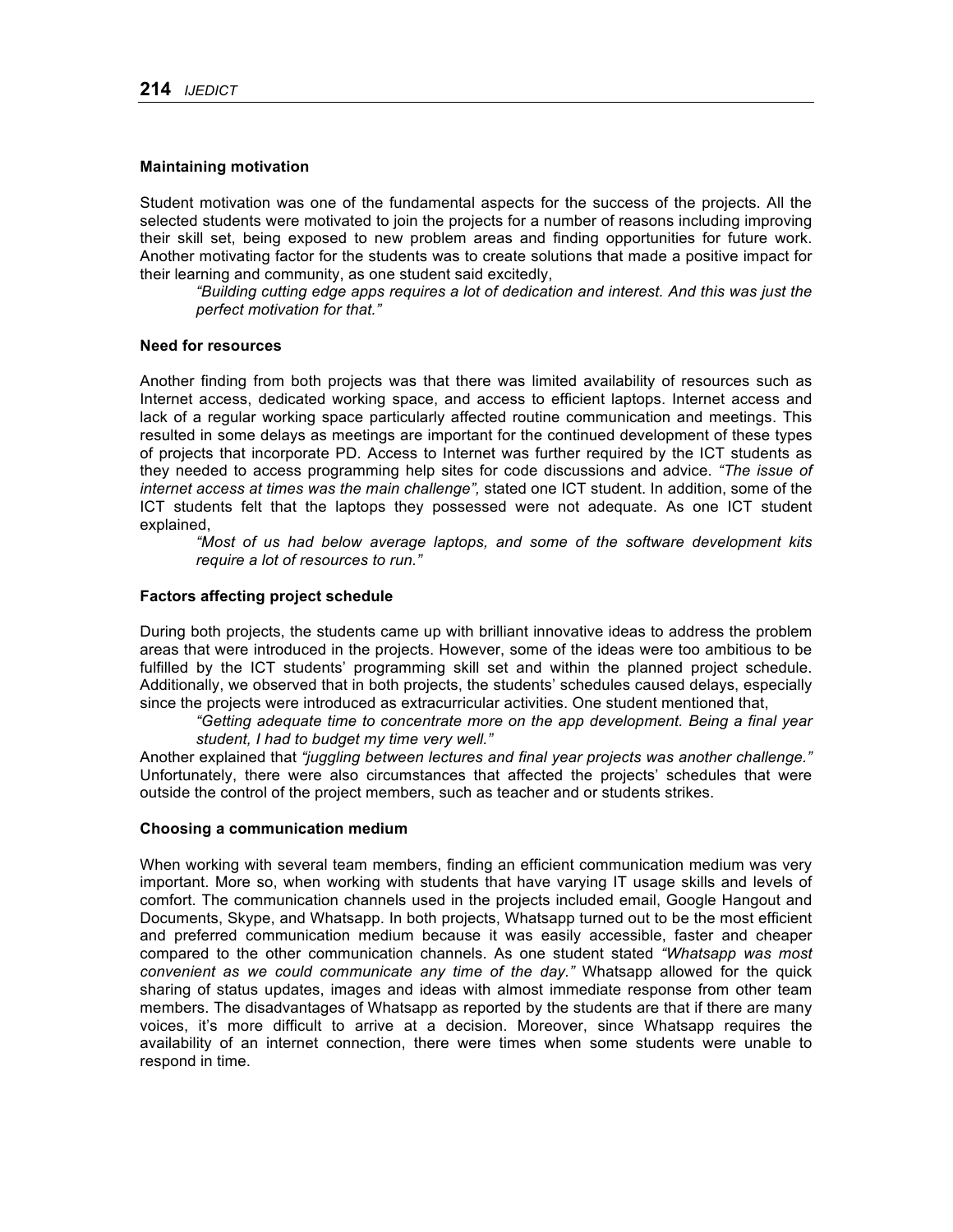# **DISCUSSION**

In this section we discuss the research question and compare the findings with our expectations and findings from related works.

### **Benefits**

By incorporating PBL in the projects, especially around realistic and relevant problems, it was observed that students were able to make authentic connections to the solutions (Eucalyps and mTiCalc). A benefit of PBL that was also observed by Barrows (1996). This connection also created a sense of responsibility and ownership of the solutions among the students, as they are not just another product from the "outside" but developed within the context itself. Moreover, developing the solutions locally while incorporating a PD approach, resulted in solutions that met user's needs, were more contextually relevant and have very strong roots in the local community. For instance Eucalyps is currently being used in primary schools and mTiCalc has been used by local farmers. As stated by one farmer in the Daily Nation (2016),

*"Now when the middlemen come, I will be able to tell them my price and negotiate based on my calculation."*

The students also gained a plethora of relevant skills, in line with the expected results of PBL (Cheaney & Ingebritsen, 2005; McNair & Borrego, 2010). For instance, a student reported that their problem solving skills were improved and another stated that their *"research ability has been improved"*. Working in a collaborative environment further stimulated the positive aspects of group work and promoted individual learning. For the students, collaboration took place between two departments (forestry and ICT). ICT and forestry students worked together and learnt to 'team play' to achieve desired project objectives. This was a unique output as traditionally students and departments at UoE were generally averse to what others were doing. To make the collaboration a success, effective coordination and communication was important among the students. This required the ability to disclose information and listen to concerns raised by other students, supervisors and community members.

An advantage of implementing the projects around real problems in the community has been that the solutions have been able to bring in positive publicity for the university, which can lead to new partnerships. For instance, during the development of mTiCalc, the Kenya Forestry Research Institute (KEFRI) took a vested interested in the app and its continued development. Such partnerships will further afford the participating students opportunities to grow professionally. The increase in job opportunities through PBL projects was also identified in Wiek et al. (2014).

# **Challenges**

Despite the benefits experienced, there were also challenges encountered. Many of the challenges came through the introduction of the projects as extracurricular activities and not as a result of the blended approach per-se. Both of the projects faced delays due to the limited time in student schedules and also due to that the normal studies took priority as the project could not count directly to their studies. In addition, as the projects were participatory in nature, finding common times for meeting and testing the solutions was challenging. Future plans include discussing with UoE administration to consider awarding study points for participation in these type of projects which would allow students to drop some courses for the projects.

Moreover, as an extracurricular activity and not part of the curriculum, it is hard for the university to set aside resources. Meeting rooms, internet access, adequate laptops were some of the resources that the students needed but were short of. As one student put it,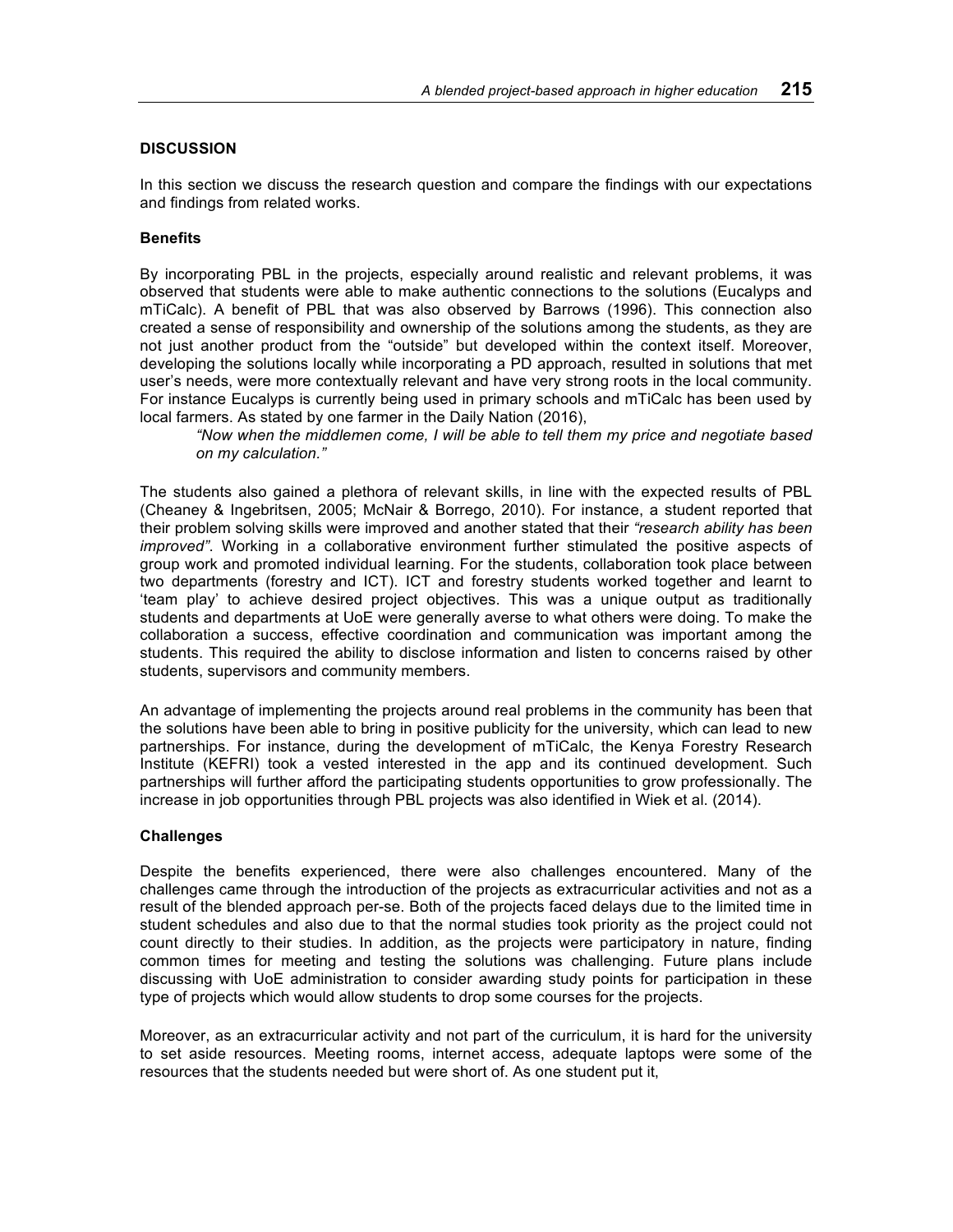*"There should be a specific room assigned for such projects so that we don't have to be up and down from one space to the other during the project. Also there should be fast and reliable internet to enable communication and research work carried out smoothly."*

#### **CONCLUSION**

This article has explored the benefits and challenges of introducing PBL and PD in projects at a higher education institution. The study revealed many benefits of the blended approach, for instance, students are able to make authentic connections to the created solutions which also creates a sense of responsibility and ownership of the solutions. In particular, the solutions are contextually relevant and have very strong roots in the local community. Most importantly, the technical, research, interdisciplinary and interpersonal skills of the students are greatly improved. The projects however did face some challenges which were mostly due to them being introduced as extracurricular activities. However, these were overcome to ensure successful completion of the projects. As future work, the approach is planned to be introduced within other departments at UoE. Based on these, we will be able to explore whether similar results are obtainable.

# **ACKNOWLEDGEMENT**

The authors wish to acknowledge all the students who participated in the projects described in the paper, as well as the Ministry of Finland for supporting the introduction of the projects.

#### **REFERENCES**

- Allen, W., Kilvington, M. & Horn, C. (2002). Using participatory and learning-based approaches for environmental management to help achieve constructive behaviour change. *Landcare Research Contract Report*, New Zealand, Available at: http://citeseerx.ist.psu.edu/viewdoc/download?doi=10.1.1.199.6053&rep=rep1&type=pdf.
- Arevalo, J., Pitkanen, S. & Kirongo, B. (2014). Developing forestry curricula: Experiences from a Kenyan-Finnish project. *International Forestry Review*, *16*(1), 78–86.
- Barron, J. B., Schwartz, L. D., Vye, J. N., Moore, A., Petrosino, A., Zech, L. & Bransford, D. J. (1998). Doing with understanding: Lessons from research on problem-and project-based learning. *Journal of the Learning Sciences, 7*(3-4), 271–311.
- Barrows, S. H. (1996). Problem-based learning in medicine and beyond: A brief overview. *New Directions for Teaching and Learning*, *1996*(68), pp.3–12.
- Ben-Ari, M. (2001). Constructivism in computer science education". *Journal of Computers in Mathematics and Science Teaching*, *20*(1), 45–73.
- Blumenfeld, C. P., Soloway, E., Marx, W. R., Krajcik, S. J., Guzdial, M. & Palincsar, A. (1991) Motivating project-based learning: Sustaining the doing, supporting the learning. *Educational Psychologist*, *26*(3-4), 369–398.
- Braun, V. & Clarke, V. (2006). Using thematic analysis in psychology. *Qualitative Research in Psychology*, *3*(2), 77-101.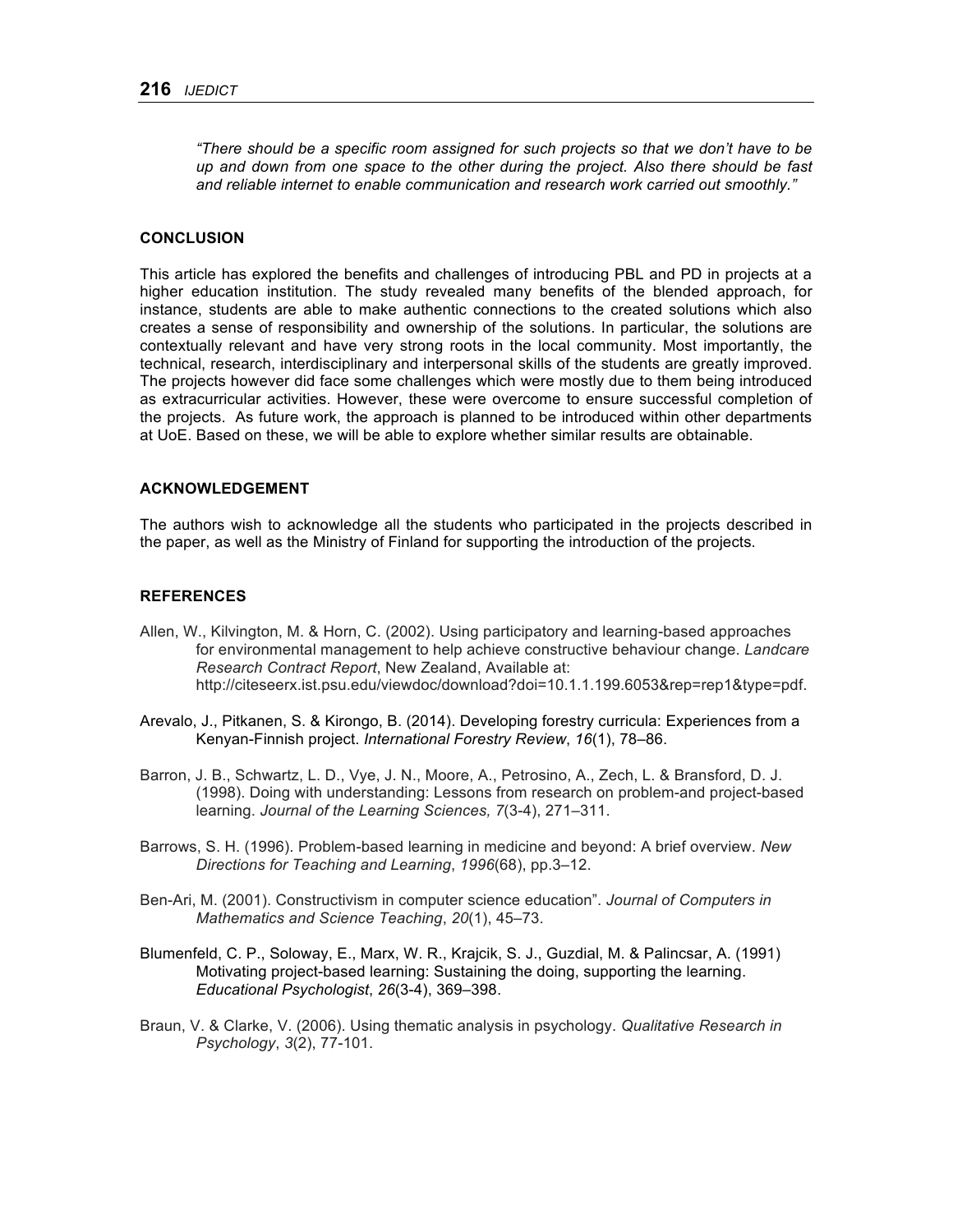- Chawdurry, B. (1999). Laboratory-based training for electrical engineering freshman. *International Journal of Electrical Engineering Education*, *34*, 112–119.
- Cheaney, J. D. & Ingebritsen, T. (2005). Problem-based learning in an online course: A case study. *The International Review of Research in Open and Distributed Learning*, *6*(3).
- Coto, M., Mora, S. & Lykke, M. (2013). Developing the qualifications of the ICT workforce through Problem-Based Learning. *Changing Education through ICT in Developing Countries*, pp. 33-60.
- Dahms, M. L. & Stentoft, D. (2008). Does Africa need Problem Based Learning?: Educational change in engineering education. In *American Society of Engineering Education (ASEE)- Global Colloquium*.
- Daily Nation, (April 29, 2016), Students develop app protecting tree farmers from exploitation, Retrieved on May 6, 2016, http://www.nation.co.ke/business/seedsofgold/Studentsdevelop-tree-calculation-app-for-tree-farmers/-/2301238/3181840/-/format/xhtml/- /154o0j8z/-/index.html
- Driver, R. & Bell, B. (1986). Students' thinking and the learning of science: A constructivist view. *School Science Review*, *67(*240), 443–456.
- Duch, B. J., Groh, S. E., & Allen, D. E. (2001). *The Power of Problem-based Learning: A Practical "How To" for Teaching Undergraduate Courses in any Discipline*. Stylus Publishing, LLC.
- Duveskog, M., Laine, H. T., Arevalo, J., Räisänen, V,. Kirongo, B. & Orina, A. (2013). Entventure - from binary trees to Kenyan forests: An android game designed by students. *IST-Africa 2013 Conference Proceedings*, pp.1–11.
- Greening, T. (2000). Emerging constructivist forces in computer science education: Shaping a new future? *Computer Science Education in the 21st Century Proceedings*, pp.47-80, Springer.
- Laine, H. T., Duveskog, M., & Sutinen, E. (2011). Bagamoyo Caravan: Pervasive learning game for a Tanzanian museum. *IST-Africa 2011 Conference Proceedings*, pp.1-8, Gaborone, Botswana.
- Mansell, R. & Wehn, U. (1998). *Knowledge Societies: Information Technology for Sustainable Development*. Oxford: Oxford University Press.
- McNair, L. D. & Borrego, M. (2010). Graduate students designing graduate assessment: EPortfolio design as problem-based learning. In *Frontiers in Education Conference (FIE), 2010 IEEE*, pp. 1-6.
- Moens, N., Broerse, J. & Bunders, J. (2008). Evaluating a participatory approach to information and communication technology development: the case of education in Tanzania. *International Journal of Education and Development using ICT*, *4*(4).
- Penteado, M. (2009). Tele-collaborative projects in Brazilian Schools. *International Journal of Education and Development using ICT*, *5*(1).
- Pretty, J. N. (1995). Participatory learning for sustainable agriculture. *World Development, 23*(8), 1247-1263.